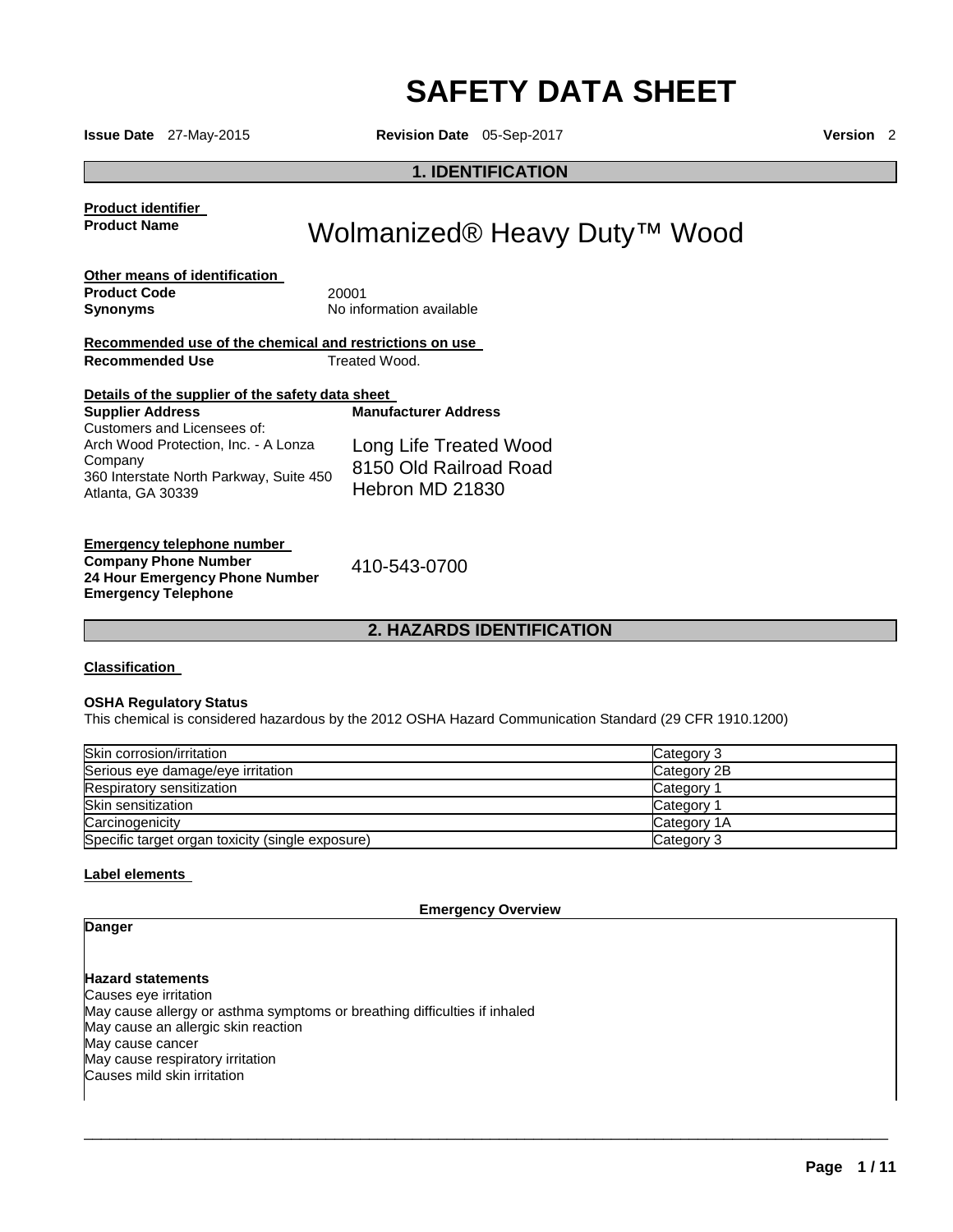

#### **Precautionary Statements - Prevention**

Obtain special instructions before use Do not handle until all safety precautions have been read and understood Use personal protective equipment as required Wash face, hands and any exposed skin thoroughly after handling Avoid breathing dust/fume/gas/mist/vapors/spray In case of inadequate ventilation wear respiratory protection Contaminated work clothing should not be allowed out of the workplace Wear protective gloves Use only outdoors or in a well-ventilated area

#### **Precautionary Statements - Response**

IF exposed or concerned: Get medical advice/attention Specific treatment (see First Aid on this label) IF IN EYES: Rinse cautiously with water for several minutes. Remove contact lenses, if present and easy to do. Continue rinsing If eye irritation persists: Get medical advice/attention IF ON SKIN: Wash with plenty of soap and water If skin irritation or rash occurs: Get medical advice/attention Wash contaminated clothing before reuse If experiencing respiratory symptoms: Call a POISON CENTER or doctor/physician IF INHALED: Remove victim to fresh air and keep at rest in a position comfortable for breathing

#### **Precautionary Statements - Disposal**

Dispose of contents/container to an approved waste disposal plant

#### **Hazards not otherwise classified (HNOC)**

Causes mild skin irritation

#### **Other Information**

Not applicable

#### **3. COMPOSITION/INFORMATION ON INGREDIENTS**

#### **Substance**

This material is considered hazardous by the OSHA Hazard Communication Standard (29 CFR 1910.1200).

**Synonyms** No information available.

| <b>Chemical Name</b> | CAS No.             | Weight-%   | <b>Trade Secret</b> |
|----------------------|---------------------|------------|---------------------|
| Wood and Wood Dust   | <b>NOT ASSIGNED</b> | $90 - 100$ |                     |
| Chromic Acid         | 7738-94-5           | $0.1 - 1$  |                     |
| Arsenic Acid         | 7778-39-4           | $0.1 - 1$  |                     |
| Cupric Oxide         | 1317-38-0           | $0.1 - 1$  |                     |
| Lead                 | 7439-92-1           | <0.1       |                     |

Chromic Acid, Arsenic Acid, and Copper Oxide are present in the preservative used to treat this wood. Actual retention may vary due to differences in wood stock and treatment retention levels. Although the Chrome VI present in the Chromic Acid used to treat this wood is reduced to Chrome III during the treating and fixation processes, some Chrome VI may be present. Due to this, OSHA's Hexavalent Chromium Rule (29 CFR 1910.1026) may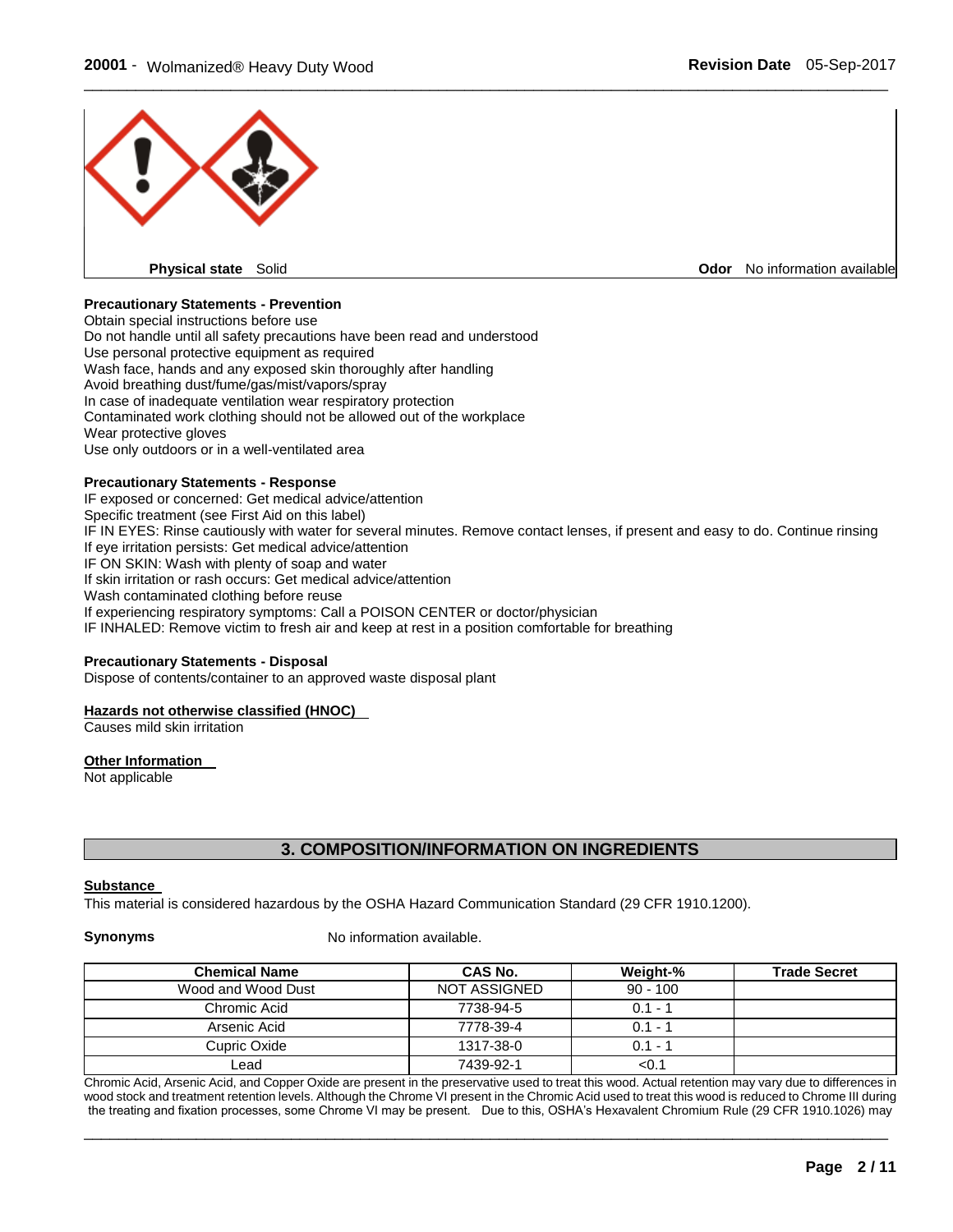apply. The manufacturer of this treated wood has monitoring data indicating the levels will be below the established limits and action levels when used under usual conditions. If unusual circumstances exist, monitoring may be required. A state-run OSHA program may have more stringent limits for wood dust and/or PNOR.

 $\Box$ 

#### **4. FIRST AID MEASURES**

#### **Description of first aid measures**

| <b>General advice</b>                                                      | If symptoms persist, call a physician.                                                                                                                                                                                  |  |  |
|----------------------------------------------------------------------------|-------------------------------------------------------------------------------------------------------------------------------------------------------------------------------------------------------------------------|--|--|
| Eye contact                                                                | Immediately flush with plenty of water. After initial flushing, remove any contact lenses and<br>continue flushing for at least 15 minutes. Keep eye wide open while rinsing. If symptoms<br>persist, call a physician. |  |  |
| <b>Skin contact</b>                                                        | Wash off immediately with soap and plenty of water. If skin irritation persists, call a physician.                                                                                                                      |  |  |
| <b>Inhalation</b>                                                          | Remove to fresh air. If not breathing, give artificial respiration. If symptoms persist, call a<br>physician.                                                                                                           |  |  |
| Ingestion                                                                  | Do NOT induce vomiting. Never give anything by mouth to an unconscious person. Call a<br>physician or poison control center immediately.                                                                                |  |  |
| Self-protection of the first aider                                         | Use personal protective equipment as required. Avoid contact with skin, eyes or clothing.                                                                                                                               |  |  |
| Most important symptoms and effects, both acute and delayed                |                                                                                                                                                                                                                         |  |  |
| <b>Symptoms</b>                                                            | See Section 11: TOXICOLOGICAL INFORMATION.                                                                                                                                                                              |  |  |
| Indication of any immediate medical attention and special treatment needed |                                                                                                                                                                                                                         |  |  |
| Note to physicians                                                         | May cause sensitization in susceptible persons. Treat symptomatically.                                                                                                                                                  |  |  |
| <b>5. FIRE-FIGHTING MEASURES</b>                                           |                                                                                                                                                                                                                         |  |  |

#### **Suitable extinguishing media**

Use extinguishing measures that are appropriate to local circumstances and the surrounding environment. Carbon dioxide (CO2). Water spray or fog.

**Unsuitable extinguishing media** Do not use a solid water stream as it may scatter and spread fire.

#### **Specific hazards arising from the chemical**

In the event of fire and/or explosion do not breathe fumes. May cause sensitization in susceptible persons.

**Hazardous combustion products** Carbon monoxide. Carbon dioxide (CO2). Nitrogen oxides (NOx).

#### **Explosion data**

**Sensitivity to Mechanical Impact** None. **Sensitivity to Static Discharge** None.

#### **Protective equipment and precautions for firefighters**

As in any fire, wear self-contained breathing apparatus pressure-demand, MSHA/NIOSH (approved or equivalent) and full protective gear.

#### **6. ACCIDENTAL RELEASE MEASURES**

\_\_\_\_\_\_\_\_\_\_\_\_\_\_\_\_\_\_\_\_\_\_\_\_\_\_\_\_\_\_\_\_\_\_\_\_\_\_\_\_\_\_\_\_\_\_\_\_\_\_\_\_\_\_\_\_\_\_\_\_\_\_\_\_\_\_\_\_\_\_\_\_\_\_\_\_\_\_\_\_\_\_\_\_\_\_\_\_\_\_\_\_\_

#### **Personal precautions, protective equipment and emergency procedures**

**Personal precautions Ensure adequate ventilation, especially in confined areas.**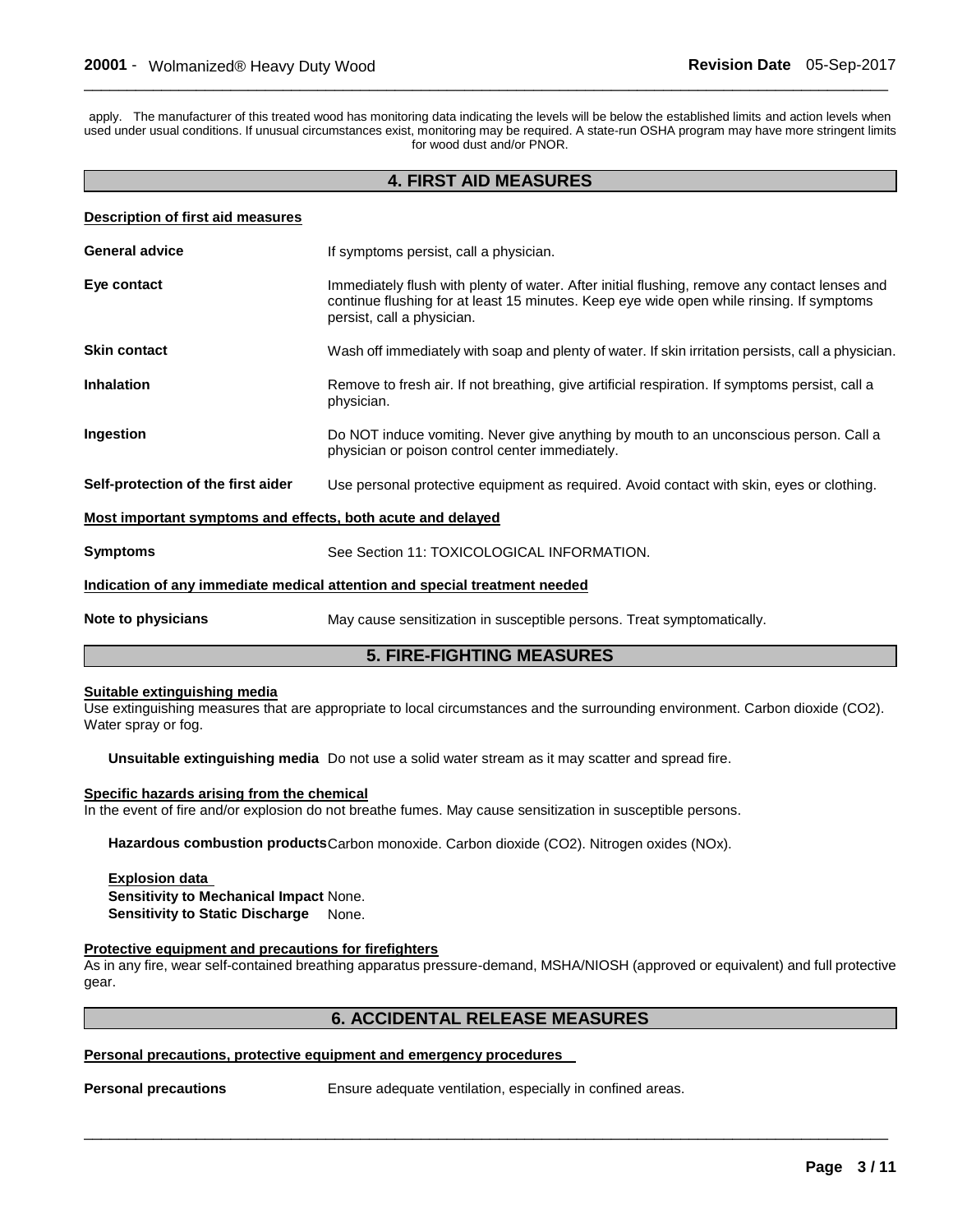| For emergency responders                             | Use personal protection recommended in Section 8.                                                                                                                                                                                                                                                                                                                                                                                                           |  |  |
|------------------------------------------------------|-------------------------------------------------------------------------------------------------------------------------------------------------------------------------------------------------------------------------------------------------------------------------------------------------------------------------------------------------------------------------------------------------------------------------------------------------------------|--|--|
| <b>Environmental precautions</b>                     |                                                                                                                                                                                                                                                                                                                                                                                                                                                             |  |  |
| <b>Environmental precautions</b>                     | Prevent further leakage or spillage if safe to do so. Prevent product from entering drains. Do<br>not flush into surface water or sanitary sewer system. See Section 12: ECOLOGICAL<br><b>INFORMATION.</b>                                                                                                                                                                                                                                                  |  |  |
| Methods and material for containment and cleaning up |                                                                                                                                                                                                                                                                                                                                                                                                                                                             |  |  |
| <b>Methods for containment</b>                       | Cover with plastic sheet to prevent spreading.                                                                                                                                                                                                                                                                                                                                                                                                              |  |  |
| Methods for cleaning up                              | Cover powder spill with plastic sheet or tarp to minimize spreading and keep powder dry.<br>Take up mechanically, placing in appropriate containers for disposal. Avoid creating dust.<br>Clean contaminated surface thoroughly. Pick up and transfer to properly labeled containers.<br>Sweep up and shovel into suitable containers for disposal. After cleaning, flush away traces<br>with water. Take precautionary measures against static discharges. |  |  |
|                                                      | <b>7. HANDLING AND STORAGE</b>                                                                                                                                                                                                                                                                                                                                                                                                                              |  |  |
| <b>Precautions for safe handling</b>                 |                                                                                                                                                                                                                                                                                                                                                                                                                                                             |  |  |

 $\Box$ 

#### **Advice on safe handling** Do not burn treated wood. Do not use pressure treated chips or sawdust as mulch. Use with local exhaust ventilation. May form combustible dust concentrations in air. Take precautionary measures against static discharges. Avoid contact with skin, eyes or clothing. Wash contaminated clothing before reuse. Do not eat, drink or smoke when using this product. Do not breathe dust/fume/gas/mist/vapors/spray.

#### **Conditions for safe storage, including any incompatibilities**

**Storage Conditions Avoid generation of dust.** 

#### **Incompatible materials None known based on information supplied.**

#### **8. EXPOSURE CONTROLS/PERSONAL PROTECTION**

#### **Control parameters**

### **Exposure Guidelines** .

| <b>Chemical Name</b> | <b>ACGIH TLV</b>                            | <b>OSHA PEL</b>                                                                                                | <b>NIOSH IDLH</b>                                       |
|----------------------|---------------------------------------------|----------------------------------------------------------------------------------------------------------------|---------------------------------------------------------|
| Wood and Wood Dust   | 1.0 mg/m <sup>3</sup> Inhalable,            | 15 mg/m <sup>3</sup> Total Dust                                                                                |                                                         |
| <b>NOT ASSIGNED</b>  | 0.5 mg/m <sup>3</sup> Inhalable Western Red | 5.0 mg/m <sup>3</sup> Respirable Fraction                                                                      |                                                         |
|                      | Cedar                                       |                                                                                                                |                                                         |
| Chromic Acid         |                                             | TWA: $5 \mu g/m^3$                                                                                             | TWA: $0.0002$ mg/m <sup>3</sup> Cr                      |
| 7738-94-5            |                                             | (vacated) Ceiling: $0.1 \text{ mg/m}^3$                                                                        |                                                         |
|                      |                                             | Ceiling: 0.1 mg/m <sup>3</sup> CrO3 applies to                                                                 |                                                         |
|                      |                                             | any operations or sectors for which                                                                            |                                                         |
|                      |                                             | the Hexavalent Chromium standard                                                                               |                                                         |
|                      |                                             | [29 CFR 1910.1026] is stayed or is                                                                             |                                                         |
|                      |                                             | otherwise not in effect                                                                                        |                                                         |
| Arsenic Acid         | TWA: $0.01 \text{ mg/m}^3$ As               | TWA: $10 \mu g/m^3$ As                                                                                         | IDLH: 5 mg/m <sup>3</sup> As                            |
| 7778-39-4            |                                             |                                                                                                                | Ceiling: $0.002$ mg/m <sup>3</sup> As 15 min            |
| Cupric Oxide         | TWA: 1 mg/m <sup>3</sup> Cu dust and mist   |                                                                                                                | IDLH: 100 mg/m <sup>3</sup> Cu dust and mist            |
| 1317-38-0            |                                             |                                                                                                                | TWA: $0.1 \text{ mg/m}^3$ Cu fume TWA: 1                |
|                      |                                             |                                                                                                                | $mg/m3$ Cu dust and mist                                |
| Lead                 |                                             | TWA: 0.05 mg/m <sup>3</sup> TWA: 0.05 mg/m <sup>3</sup> TWA: 50 µg/m <sup>3</sup> TWA: 50 µg/m <sup>3</sup> Pb | IDLH: 100 mg/m <sup>3</sup> IDLH: 100 mg/m <sup>3</sup> |
| 7439-92-1            | <b>Pb</b>                                   |                                                                                                                | Pb                                                      |
|                      |                                             |                                                                                                                | TWA: 0.050 mg/m <sup>3</sup> TWA: 0.050                 |
|                      |                                             |                                                                                                                | $mg/m3$ Pb                                              |

\_\_\_\_\_\_\_\_\_\_\_\_\_\_\_\_\_\_\_\_\_\_\_\_\_\_\_\_\_\_\_\_\_\_\_\_\_\_\_\_\_\_\_\_\_\_\_\_\_\_\_\_\_\_\_\_\_\_\_\_\_\_\_\_\_\_\_\_\_\_\_\_\_\_\_\_\_\_\_\_\_\_\_\_\_\_\_\_\_\_\_\_\_

*NIOSH IDLH Immediately Dangerous to Life or Health* 

**Other Information** Vacated limits revoked by the Court of Appeals decision in AFL-CIO v. OSHA, 965 F.2d 962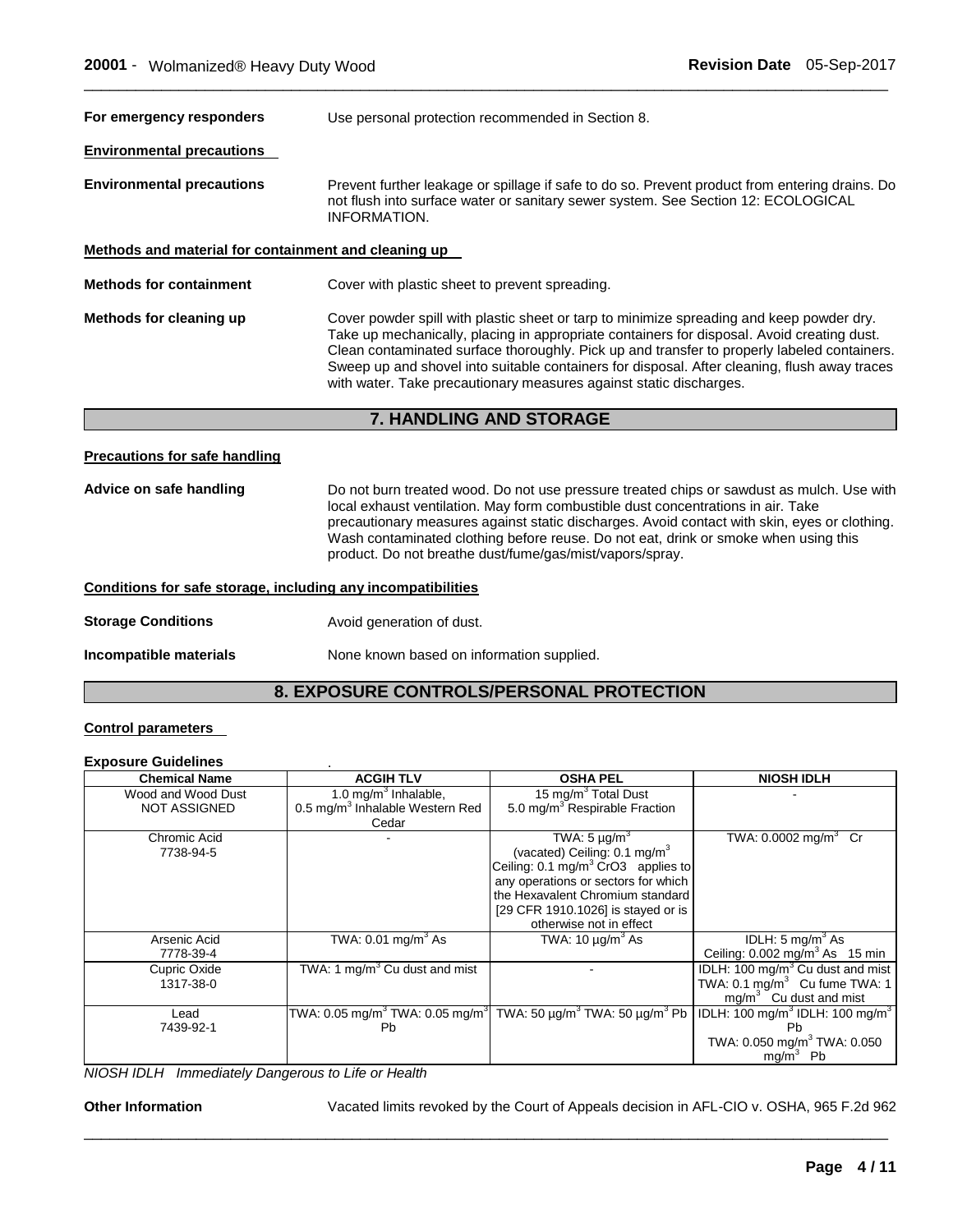(11th Cir., 1992).

#### **Appropriate engineering controls**

| <b>Engineering Controls</b>           | <b>Showers</b><br>Eyewash stations<br>Ventilation systems. Ventilation: Saw, cut or machine wood outdoors or in well ventilated<br>areas. Due to the explosive potential of dust when suspended in air, precautions should be<br>taken when sawing, sanding, or machining wood or wood products to prevent sparks or other<br>ignition sources. If required, use wet methods and/or explosion suppression systems to<br>reduce generation of dust. Local exhaust ventilation is recommended when sawing,<br>sanding, or machining this product. General dilution ventilation is recommended in<br>processing and storage areas. |  |
|---------------------------------------|---------------------------------------------------------------------------------------------------------------------------------------------------------------------------------------------------------------------------------------------------------------------------------------------------------------------------------------------------------------------------------------------------------------------------------------------------------------------------------------------------------------------------------------------------------------------------------------------------------------------------------|--|
|                                       | Individual protection measures, such as personal protective equipment                                                                                                                                                                                                                                                                                                                                                                                                                                                                                                                                                           |  |
| <b>Eye/face protection</b>            | Use safety glasses with side shields or chemical goggles when sawing or cutting treated or<br>untreated wood.                                                                                                                                                                                                                                                                                                                                                                                                                                                                                                                   |  |
| Skin and body protection              | Wear leather gloves. Wear long sleeve shirt, pants, and steel-toed shoes when handling<br>treated or untreated wood.                                                                                                                                                                                                                                                                                                                                                                                                                                                                                                            |  |
| <b>Respiratory protection</b>         | None normally required. When sawing or cutting treated or untreated wood, wear a NIOSH<br>approved N95 or better dust mask.                                                                                                                                                                                                                                                                                                                                                                                                                                                                                                     |  |
| <b>General Hygiene Considerations</b> | When using do not eat, drink or smoke. Regular cleaning of equipment, work area and<br>clothing is recommended. Avoid contact with skin, eyes or clothing. Wash hands thoroughly<br>after handling. Keep away from food, drink and animal feeding stuffs.                                                                                                                                                                                                                                                                                                                                                                       |  |

\_\_\_\_\_\_\_\_\_\_\_\_\_\_\_\_\_\_\_\_\_\_\_\_\_\_\_\_\_\_\_\_\_\_\_\_\_\_\_\_\_\_\_\_\_\_\_\_\_\_\_\_\_\_\_\_\_\_\_\_\_\_\_\_\_\_\_\_\_\_\_\_\_\_\_\_\_\_\_\_\_\_\_\_\_\_\_\_\_\_\_\_\_

# **9. PHYSICAL AND CHEMICAL PROPERTIES**

#### **Information on basic physical and chemical properties**

| <b>Physical state</b><br>Appearance<br>Color | Solid<br>No information available<br>Slightly green | Odor<br><b>Odor threshold</b> | No information available<br>No information available |
|----------------------------------------------|-----------------------------------------------------|-------------------------------|------------------------------------------------------|
| <b>Property</b><br>рH                        | <b>Values</b><br>No information available           | Remarks • Method              |                                                      |
| Melting point / freezing point               | No information available                            |                               |                                                      |
| Boiling point / boiling range                | No information available                            |                               |                                                      |
| <b>Flash point</b>                           | Not applicable                                      |                               |                                                      |
| <b>Evaporation rate</b>                      | No information available                            |                               |                                                      |
| Flammability (solid, gas)                    | No information available                            |                               |                                                      |
| <b>Flammability Limit in Air</b>             |                                                     |                               |                                                      |
| <b>Upper flammability limit:</b>             | No information available                            |                               |                                                      |
| Lower flammability limit:                    | No information available                            |                               |                                                      |
| Vapor pressure                               | No information available                            |                               |                                                      |
| Vapor density                                | No information available                            |                               |                                                      |
| <b>Relative density</b>                      | No information available                            |                               |                                                      |
| <b>Water solubility</b>                      | No information available                            |                               |                                                      |
| Solubility in other solvents                 | No information available                            |                               |                                                      |
| <b>Partition coefficient</b>                 | No information available                            |                               |                                                      |
| <b>Autoignition temperature</b>              | No information available                            |                               |                                                      |
| <b>Decomposition temperature</b>             | No information available                            |                               |                                                      |
| <b>Kinematic viscosity</b>                   | No information available                            |                               |                                                      |
| <b>Dynamic viscosity</b>                     | No information available                            |                               |                                                      |
| <b>Explosive properties</b>                  | No information available                            |                               |                                                      |
| <b>Oxidizing properties</b>                  | No information available                            |                               |                                                      |
| <b>Other Information</b>                     |                                                     |                               |                                                      |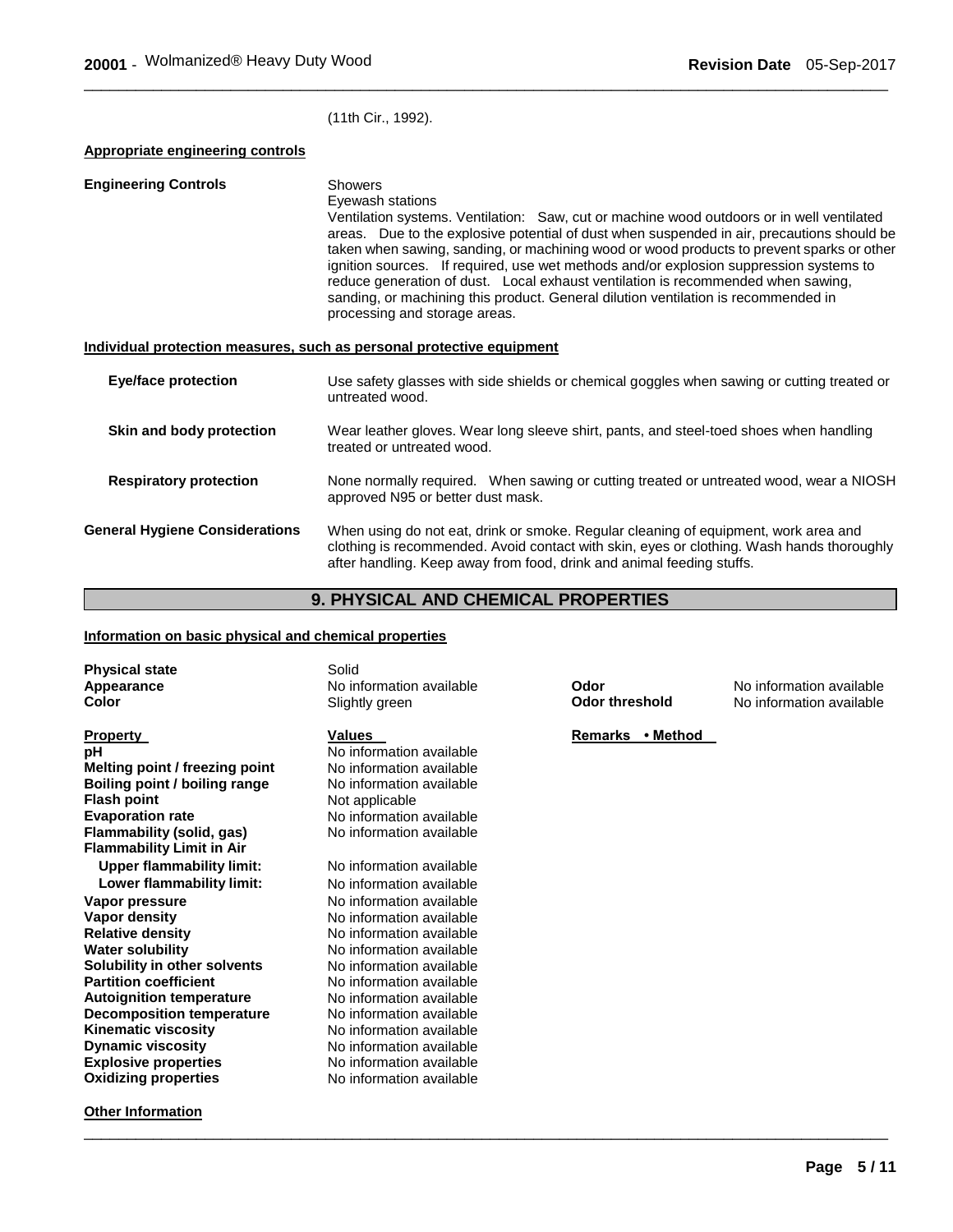**Softening point No information available Molecular weight <br>VOC Content (%) <br>No information available<br>Note information available No information available Density Density No information available**<br> **Bulk density No information available No information available** 

# **10. STABILITY AND REACTIVITY**

\_\_\_\_\_\_\_\_\_\_\_\_\_\_\_\_\_\_\_\_\_\_\_\_\_\_\_\_\_\_\_\_\_\_\_\_\_\_\_\_\_\_\_\_\_\_\_\_\_\_\_\_\_\_\_\_\_\_\_\_\_\_\_\_\_\_\_\_\_\_\_\_\_\_\_\_\_\_\_\_\_\_\_\_\_\_\_\_\_\_\_\_\_

#### **Reactivity**

No data available

#### **Chemical stability**

Stable under recommended storage conditions.

#### **Possibility of Hazardous Reactions**

None under normal processing.

#### **Conditions to avoid**

Extremes of temperature and direct sunlight.

#### **Incompatible materials**

None known based on information supplied.

#### **Hazardous Decomposition Products**

None known based on information supplied.

#### **11. TOXICOLOGICAL INFORMATION**

#### **Information on likely routes of exposure**

#### **Product Information**

| <b>Inhalation</b>   | WOOD and WOOD DUST :. May cause cancer. May cause sensitization by inhalation. May<br>cause allergy or asthma symptoms or breathing difficulties if inhaled. |
|---------------------|--------------------------------------------------------------------------------------------------------------------------------------------------------------|
| Eye contact         | WOOD and WOOD DUST :. Irritating to eyes.                                                                                                                    |
| <b>Skin contact</b> | WOOD and WOOD DUST :. May cause irritation. May cause allergic skin reaction.                                                                                |
| Ingestion           | WOOD and WOOD DUST :. Harmful if swallowed.                                                                                                                  |

| <b>Chemical Name</b>      | Oral LD50            | Dermal LD50           | <b>Inhalation LC50</b> |
|---------------------------|----------------------|-----------------------|------------------------|
| Chromic Acid<br>7738-94-5 | 52 mg/kg (RT)        | 57 mg/kg (RBT)        | 0.217 mg/L (RT 4h)     |
| Arsenic Acid<br>7778-39-4 | $= 141.4$ mg/kg (RT) | $= 1,750$ mg/kg (RBT) | $0.794$ mg/L (RT)      |
| Cupric Oxide<br>1317-38-0 | >2,500 mg/kg (RT)    | $>3,500$ mg/kg (RT)   | -                      |
| Lead<br>7439-92-1         | $>2000$ mg/kg (RT)   | $>$ 2000 mg/kg (RT)   | >5.05 mg/L (RT) 4h     |

\_\_\_\_\_\_\_\_\_\_\_\_\_\_\_\_\_\_\_\_\_\_\_\_\_\_\_\_\_\_\_\_\_\_\_\_\_\_\_\_\_\_\_\_\_\_\_\_\_\_\_\_\_\_\_\_\_\_\_\_\_\_\_\_\_\_\_\_\_\_\_\_\_\_\_\_\_\_\_\_\_\_\_\_\_\_\_\_\_\_\_\_\_

Note:  $RT = Rat$ RBT = Rabbit MSE = Mouse GP = Guinea Pig  $V = V$ apour

#### **Information on toxicological effects**

**Symptoms** No information available.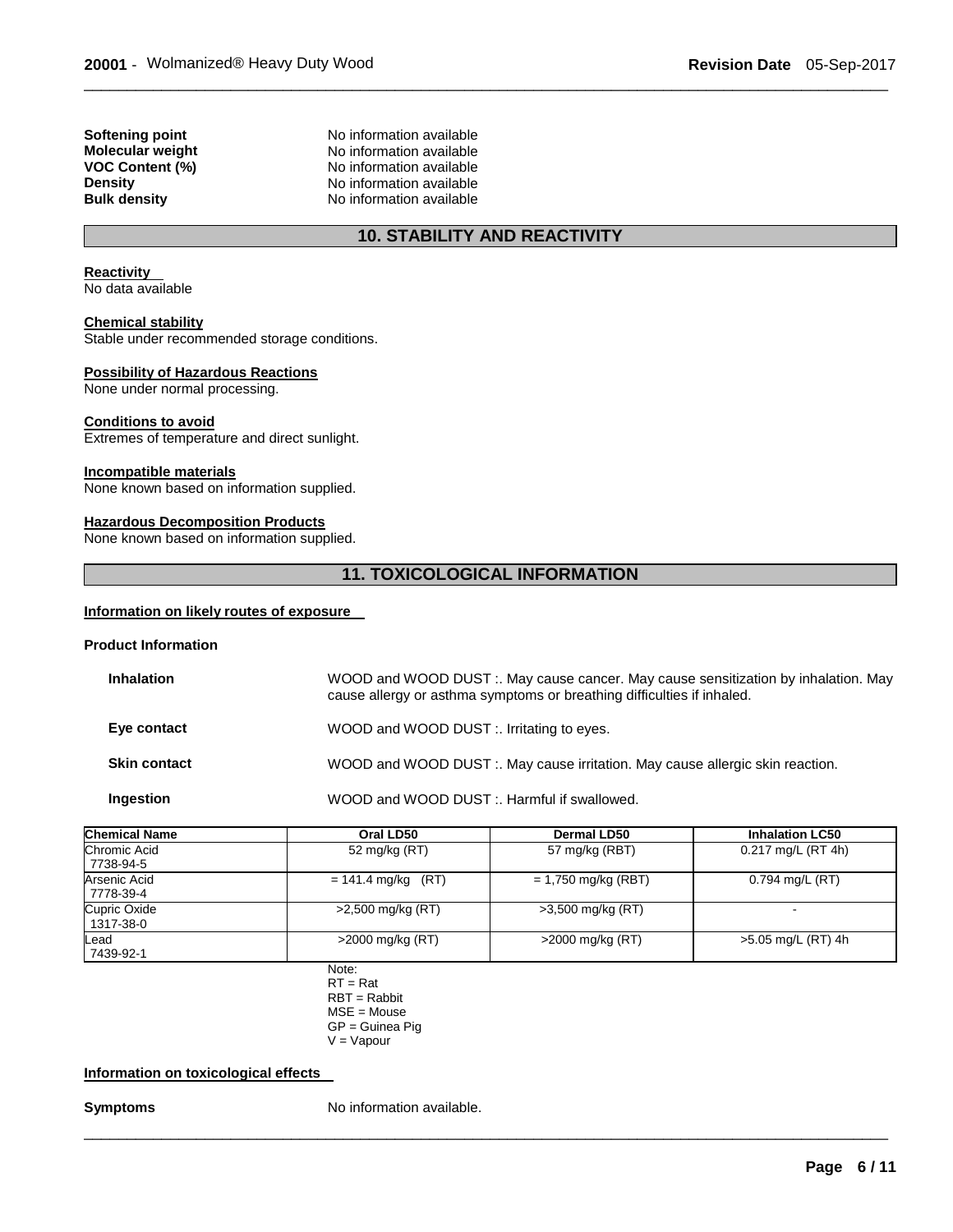#### **Delayed and immediate effects as well as chronic effects from short and long-term exposure**

| Carcinogenicity                      | The table below indicates whether each agency has listed any ingredient as a carcinogen. |             |                        |             |
|--------------------------------------|------------------------------------------------------------------------------------------|-------------|------------------------|-------------|
| <b>Chemical Name</b>                 | <b>ACGIH</b>                                                                             | <b>IARC</b> | <b>NTP</b>             | <b>OSHA</b> |
| Wood and Wood Dust<br>I NOT ASSIGNED |                                                                                          | Group 1     |                        |             |
| Chromic Acid<br>7738-94-5            | $\overline{\phantom{0}}$                                                                 | Group 1     | Known                  |             |
| Arsenic Acid<br>  7778-39-4          | A <sub>1</sub>                                                                           | Group 1     | Known                  |             |
| Lead<br>7439-92-1                    | A3                                                                                       | Group 2B    | Reasonably Anticipated |             |

*ACGIH (American Conference of Governmental Industrial Hygienists) A1 - Known Human Carcinogen IARC (International Agency for Research on Cancer) Group 1 - Carcinogenic to Humans NTP (National Toxicology Program) Known - Known Carcinogen OSHA (Occupational Safety and Health Administration of the US Department of Labor) X - Present*  **Chronic toxicity Repeated contact may cause allergic reactions in very susceptible persons. Avoid repeated** exposure. **Other adverse effects** Study Abstracts: In Hawaii, where over 45,000 homes have been built almost entirely of CCA-treated wood, a study was conducted by the Pacific Biomedical Center of the University of Hawaii (the Budy-Rashad study) in 1977 to determine any possible effect on the health of carpenters. The study concluded that exposure to CCA-treated sawdust is not associated with increased risk of total cancer, lung cancer orlymphatic cancer and shows that excess respiratory cancer mortality was not observed in the carpenters. A study was conducted by the University of Alabama to evaluate the teratogenicity of CCA-impregnated sawdust when exposed to rabbits and mice. Sawdust from CCA-treated wood has been shown not to cause chromosome damage or teratogenic effects in mice fed sawdust nor to cause birth defects in rabbits receiving sawdust applied to their skin. According to a Human Health Risk Assessment conducted by Gradient Corporation in August 2004, potential health risks to workers and residents do not exceed U.S. Environmental Protection Agency acceptable risk limits. Although the arsenic complex (the predominate chemical form of arsenic in CCA-treated wood is chromium III arsenate) is present on the surface of CCA-treated utility poles and in surrounding soils, the arsenic in these poles is chemically bonded to the wood and is not readily absorbed in the body. This risk assessment evaluated exposures to arsenic complex on the surface of CCA treated utility poles and in soil adjacent to the poles. Exposure was evaluated for both hand to mouth contact and skin contact for a child resident age 2-6 and an adult utility pole worker. The assessment results also indicate that the amount of arsenic complex potentially taken into the body from exposures to CCA-treated utility poles and adjacent soils for a child resident is approximately 8 fold less than the intake of naturally occurring inorganic arsenic in food and drinking water at the new federal drinking water standard for arsenic. An adult worker is exposed to over 24 fold less arsenic complex associated with CCA-treated utility poles, compared to intake of inorganic arsenic form food and drinking water. Carcinogenic status: IARC, the NTP, OSHA and California Proposition 65 do not consistently distinguish among arsenic or chrome species but list inorganic arsenic and chromium and certain chromium compounds as human carcinogens. Cancers in humans have followed from long term consumption of Fowler's Solution, a medicinal trivalent arsenical; inhalations and skin contact with inorganic trivalent arsenical sheep-dust; the combined inhalation of arsenic trioxide (trivalent arsenical), sulfur dioxide, and other particulates from ore smelting in

\_\_\_\_\_\_\_\_\_\_\_\_\_\_\_\_\_\_\_\_\_\_\_\_\_\_\_\_\_\_\_\_\_\_\_\_\_\_\_\_\_\_\_\_\_\_\_\_\_\_\_\_\_\_\_\_\_\_\_\_\_\_\_\_\_\_\_\_\_\_\_\_\_\_\_\_\_\_\_\_\_\_\_\_\_\_\_\_\_\_\_\_\_

arsenic trioxide production; and occupational exposure to nonwater-soluble hexavalent chromium. Carcinogenicity Data: IARC has classified untreated hardwood and hardwood/softwood mix wood dust as a Group I human carcinogen. The wood dust classification is based primarily on IARC's evaluation of increased risk in the occurrence of adenocarcinomas of the nasal cavities and paranasal sinuses associated with occupational exposures to untreated wood dust. NTP has classified all untreated wood dust as a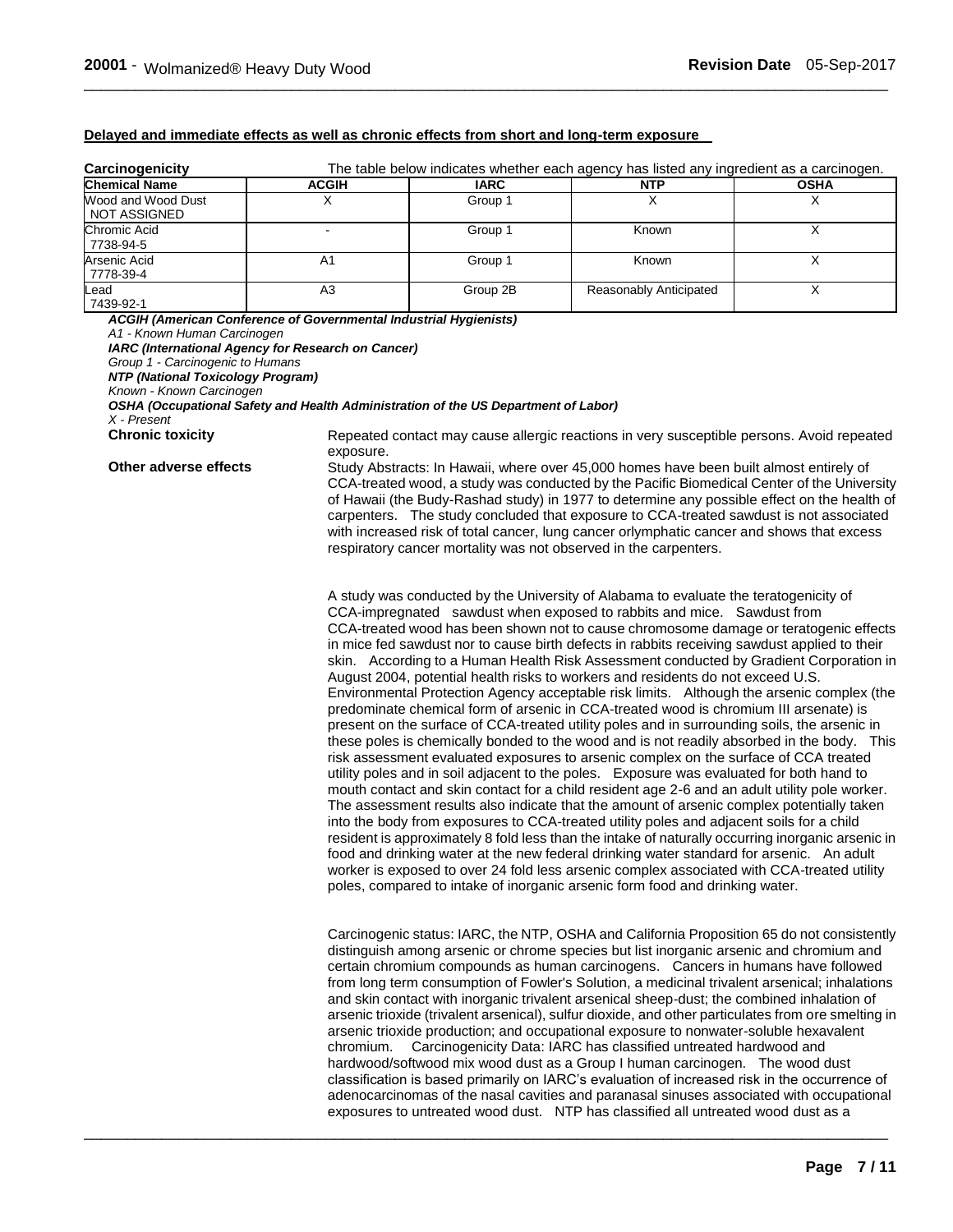carcinogen.

#### **Numerical measures of toxicity - Product Information**

**The following values are calculated based on chapter 3.1 of the GHS document** .

**ATEmix (oral) ATEmix (dermal) ATEmix (inhalation-gas) ATEmix (inhalation-dust/mist) ATEmix (inhalation-vapor)** 

#### **Numerical measures of toxicity**

#### **12. ECOLOGICAL INFORMATION**

\_\_\_\_\_\_\_\_\_\_\_\_\_\_\_\_\_\_\_\_\_\_\_\_\_\_\_\_\_\_\_\_\_\_\_\_\_\_\_\_\_\_\_\_\_\_\_\_\_\_\_\_\_\_\_\_\_\_\_\_\_\_\_\_\_\_\_\_\_\_\_\_\_\_\_\_\_\_\_\_\_\_\_\_\_\_\_\_\_\_\_\_\_

#### **Ecotoxicity**

Study Abstracts: A technical paper published in the Forest Products Journal (September, 1974) by Levi, Huisingh and Nesbitt described a study conducted to determine if CCA wood preservative in grapevine support posts might be absorbed by the vines, leaves and/or grapes. This study concluded that "... CCA preservatives are bound in wood, are not readily leached and are not concentrated in plants growing close to the treated wood."

The Springborn Laboratories Environmental Sciences Division in 1993 conducted a sediment exposure study using leachate from CCA treated and untreated marine pilings and exposing Ampelisca abdita for a period of 10 days. Survival of the organisms during the 10-day exposure period was the biological endpoint used to establish the effects of exposure. Results indicated that leachate from treated pilings had no adverse effect on organism survival. It was concluded that the primary constituents of the CCA-treated wood piling were not present in the leachate at concentrations which would adversely affect the survival of the organisms. Testing has been conducted to evaluate the use of treated wood in raised vegetable gardens. Vegetables harvested from gardens in raised bed structures built of CCA-treated wood were compared with vegetables grown in untreated raised bed structures and with vegetables purchased at a local grocery store. Testing revealed that all vegetables contained minuscule amounts of each element in CCA. In some cases, the levels of metals were actually higher in the vegetables grown in untreated bins, and in one case the store-purchased vegetable had the highest level of arsenic. The report concluded that there was "no uptake of the metal constituents into the vegetables."

The Food and Drug Administration's (FDA) "Market Basket Survey" has consistently shown that arsenic in tomatoes is below the analytical level of detection despite the increased usage of arsenically-treated wood for tomato stakes. Moreover, even though CCA-treated wood has been increasingly used in applications such as cattle bunks and stalls and poultry brooders for the last ten years, the FDA survey has shown a decrease in the arsenic content of dairy, meat and poultry products.

A study funded in part by the National Oceanic and Atmospheric Administration (NOAA) and prepared by the Marine Resources Division of the South Carolina Department of Natural Resources in 1995 measured the impact of wood preservative leachate from docks in an estuarine environment. Copper, chromium, arsenic, and polynuclear aromatic hydrocarbons (PAHs) were measured in composite samples of sediments and naturally occurring oyster populations from creeks with high densities of docks, and from nearby reference creeks with no docks. Sediments from all but one site had metal and total PAH concentrations which were below levels reported to cause biological effects, and the oysters showed no significant difference in their physiological condition. Bioassays were also conducted on four common estuarine species and hatchery-reared oysters. The results suggest that wood preservative leachates from dock pilings have no acutely toxic effects on these common species, nor do they affect the survival or growth of juvenile oysters over a six-week period. In some cases, metal leachates may accumulate in sediments and oysters immediately adjacent to pilings, but do not appear to become concentrated in sediments or oysters elsewhere in the same creeks.

| <b>Chemical Name</b> | Algae/aguatic plants              | Fish                            | Crustacea                         |
|----------------------|-----------------------------------|---------------------------------|-----------------------------------|
| Chromic Acid         | 0.99 mg/L EC50 72h                | 33.2 mg/L LC50 96h (Pimephales  | 0.035 mg/L EC50 48h (Daphnia      |
| 7738-94-5            | (Pseudokirchneriella subcapitata) | promelas)                       | magna)                            |
| Arsenic Acid         | 0.048 mg/L EC50 72h               | 28 mg/L LC50 96h (Cyprinodon    | 2 mg/L EC50 96h (Americamysis     |
| 7778-39-4            | (Scenedesmus obliquus)            | variegatus)                     | Bahia)                            |
| Cupric Oxide         | 0.031 - 0.51 mg/L EC10 72h        | 0.1 mg/L LC50 96h (Oncorhynchus | 0.0058 - 0.0073 mg/L EC50 48h     |
| 1317-38-0            | (Pseudokirchneriella subcapitata) | mvkiss)                         | (Daphnia magna)                   |
| Lead                 | 0.032 mg/L EC50 72h               | 0.107 mg/L LC50 96h             | 0.597 mg/L EC50 48h (Ceriodaphnia |
| 7439-92-1            | (Pseudokirchneriella subcapitata) | (Oncorhynchus mykiss)           | dubia)                            |

\_\_\_\_\_\_\_\_\_\_\_\_\_\_\_\_\_\_\_\_\_\_\_\_\_\_\_\_\_\_\_\_\_\_\_\_\_\_\_\_\_\_\_\_\_\_\_\_\_\_\_\_\_\_\_\_\_\_\_\_\_\_\_\_\_\_\_\_\_\_\_\_\_\_\_\_\_\_\_\_\_\_\_\_\_\_\_\_\_\_\_\_\_

#### **Persistence and degradability**

No information available.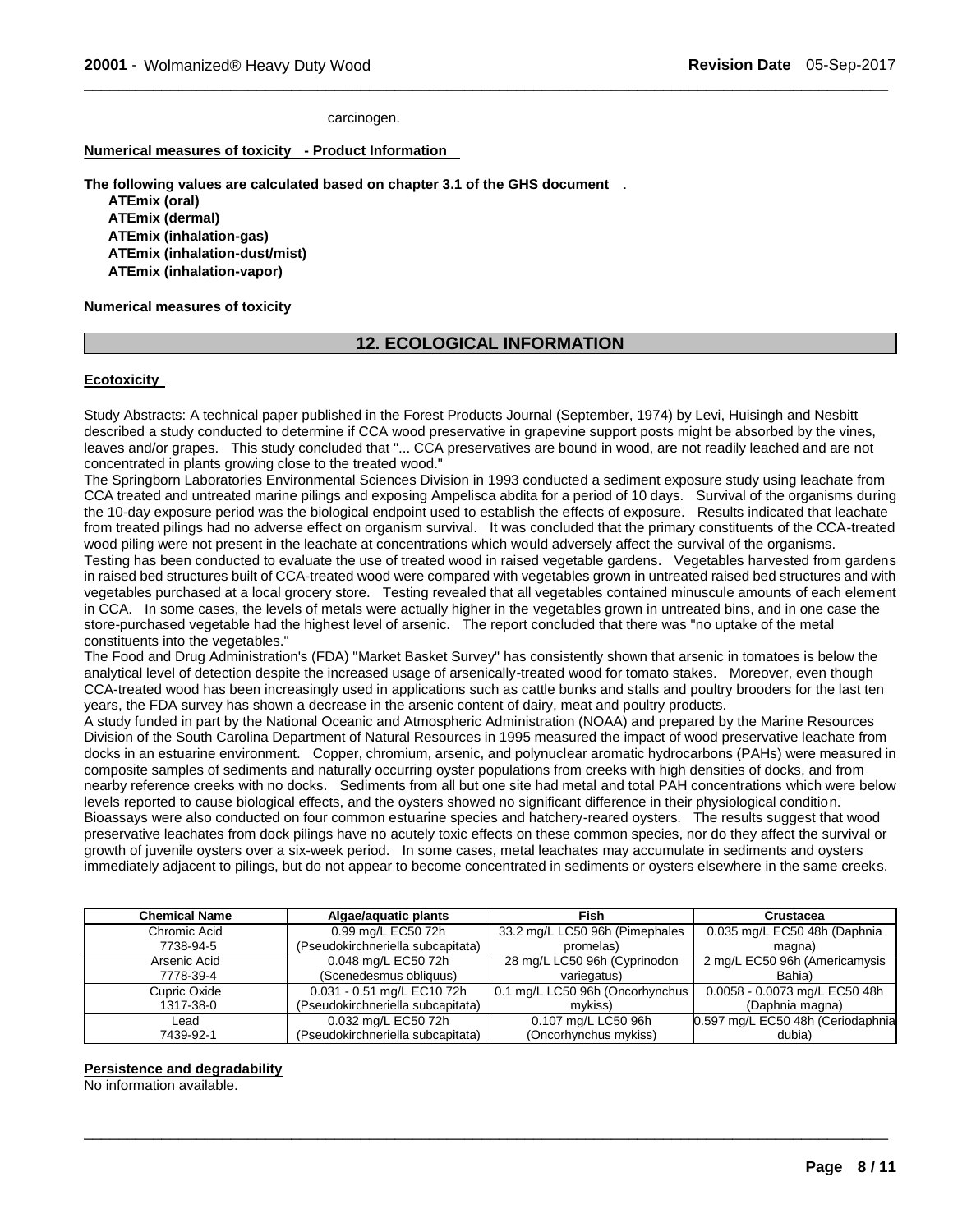#### **Bioaccumulation**

No information available.

| Other adverse effects     | No information available                                                                                                                                                                                                                                                                                                                                                                                                 |  |
|---------------------------|--------------------------------------------------------------------------------------------------------------------------------------------------------------------------------------------------------------------------------------------------------------------------------------------------------------------------------------------------------------------------------------------------------------------------|--|
|                           | <b>13. DISPOSAL CONSIDERATIONS</b>                                                                                                                                                                                                                                                                                                                                                                                       |  |
| Waste treatment methods   |                                                                                                                                                                                                                                                                                                                                                                                                                          |  |
| <b>Disposal of wastes</b> | DO NOT BURN TREATED WOOD. Do not use pressure treated chips or sawdust as mulch.<br>Dispose of in accordance with local, state and federal regulations. This product is exempted<br>as a hazardous waste under any sections of the RCRA regulations as long as the product is<br>being utilized for its intended end use as stated in 40 CFR 261.4 (b) (9). State run<br>hazardous waste programs may be more stringent. |  |
| Contaminated packaging    | No information available.                                                                                                                                                                                                                                                                                                                                                                                                |  |

\_\_\_\_\_\_\_\_\_\_\_\_\_\_\_\_\_\_\_\_\_\_\_\_\_\_\_\_\_\_\_\_\_\_\_\_\_\_\_\_\_\_\_\_\_\_\_\_\_\_\_\_\_\_\_\_\_\_\_\_\_\_\_\_\_\_\_\_\_\_\_\_\_\_\_\_\_\_\_\_\_\_\_\_\_\_\_\_\_\_\_\_\_

This product contains one or more substances that are listed with the State of California as a hazardous waste.

| <b>Chemical Name</b> | <b>California Hazardous Waste Status</b> |
|----------------------|------------------------------------------|
| Chromic Acid         | Toxic                                    |
| 7738-94-5            | Corrosive                                |
|                      | Ignitable                                |
| Cupric Oxide         | Toxic                                    |
| 1317-38-0            |                                          |
| Lead                 | Toxic                                    |
| 7439-92-1            |                                          |

# **14. TRANSPORT INFORMATION**

| DOT         | Not regulated |
|-------------|---------------|
| <b>TDG</b>  | Not regulated |
| <b>MEX</b>  | Not regulated |
| ICAO (air)  | Not regulated |
| IATA        | Not regulated |
| <b>IMDG</b> | Not regulated |
| <b>RID</b>  | Not regulated |
| <b>ADR</b>  | Not regulated |
| ADN         | Not regulated |

# **15. REGULATORY INFORMATION**

| <b>International Inventories</b> |                 |
|----------------------------------|-----------------|
| <b>TSCA</b>                      | Complies        |
| <b>DSL/NDSL</b>                  | Complies        |
| <b>EINECS/ELINCS</b>             | Does not comply |
| <b>ENCS</b>                      | Complies        |
| <b>IECSC</b>                     | Complies        |
| <b>KECL</b>                      | Complies        |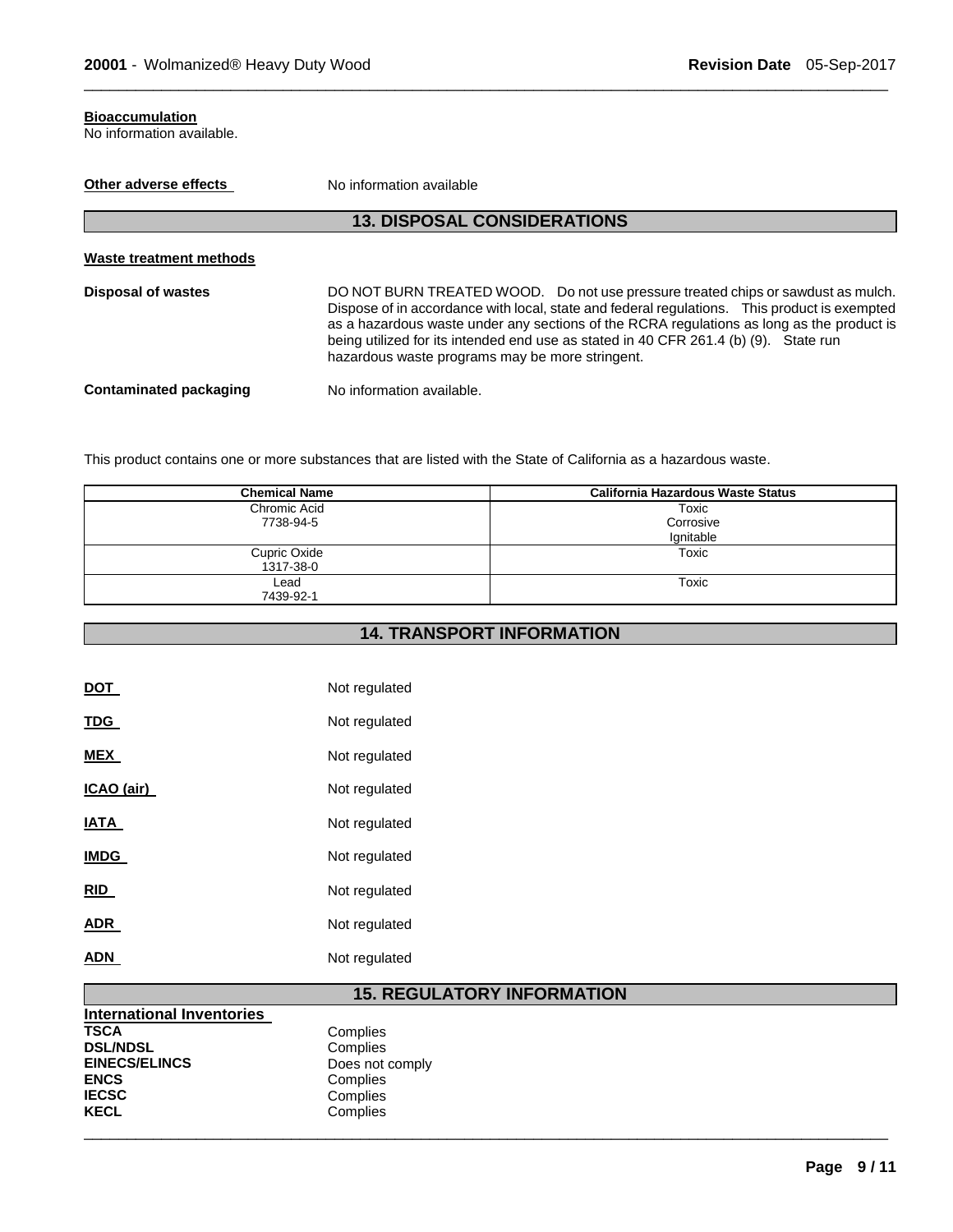| <b>PICCS</b> | Complies |
|--------------|----------|
| AICS         | Complies |

**Legend:** 

**TSCA** - United States Toxic Substances Control Act Section 8(b) Inventory

**DSL/NDSL** - Canadian Domestic Substances List/Non-Domestic Substances List

**EINECS/ELINCS** - European Inventory of Existing Chemical Substances/European List of Notified Chemical Substances

**ENCS** - Japan Existing and New Chemical Substances

**IECSC** - China Inventory of Existing Chemical Substances

**KECL** - Korean Existing and Evaluated Chemical Substances

**PICCS** - Philippines Inventory of Chemicals and Chemical Substances

**AICS** - Australian Inventory of Chemical Substances

#### **US Federal Regulations**

#### **SARA 313**

Section 313 of Title III of the Superfund Amendments and Reauthorization Act of 1986 (SARA). This product contains a chemical or chemicals which are subject to the reporting requirements of the Act and Title 40 of the Code of Federal Regulations, Part 372

\_\_\_\_\_\_\_\_\_\_\_\_\_\_\_\_\_\_\_\_\_\_\_\_\_\_\_\_\_\_\_\_\_\_\_\_\_\_\_\_\_\_\_\_\_\_\_\_\_\_\_\_\_\_\_\_\_\_\_\_\_\_\_\_\_\_\_\_\_\_\_\_\_\_\_\_\_\_\_\_\_\_\_\_\_\_\_\_\_\_\_\_\_

| <b>Chemical Name</b>           | <b>SARA 313</b><br>Threshold Values % |
|--------------------------------|---------------------------------------|
| Chromic Acid<br>7738-94-5<br>. | v.                                    |
| 7778-39-4<br>Arsenic Acid -    | v.                                    |

#### **SARA 311/312 Hazard Categories**

| Acute health hazard               | Yes. |
|-----------------------------------|------|
| <b>Chronic Health Hazard</b>      | Yes. |
| <b>Fire hazard</b>                | Yes. |
| Sudden release of pressure hazard | N٥   |
| <b>Reactive Hazard</b>            | N٥   |

#### **CWA (Clean Water Act)**

This product contains the following substances which are regulated pollutants pursuant to the Clean Water Act (40 CFR 122.21 and 40 CFR 122.42)

| <b>Chemical Name</b>      | <b>CWA - Reportable</b><br>Quantities | <b>CWA - Toxic Pollutants</b> | <b>CWA - Priority Pollutants</b> | <b>CWA - Hazardous</b><br><b>Substances</b> |
|---------------------------|---------------------------------------|-------------------------------|----------------------------------|---------------------------------------------|
| Chromic Acid<br>7738-94-5 | 10 <sub>lb</sub>                      |                               | $\overline{\phantom{0}}$         |                                             |
| Arsenic Acid<br>7778-39-4 | $\sim$                                |                               | $\overline{\phantom{0}}$         |                                             |
| Cupric Oxide<br>1317-38-0 |                                       |                               |                                  |                                             |
| Lead<br>7439-92-1         | -                                     |                               |                                  |                                             |

#### **CERCLA**

This material, as supplied, contains one or more substances regulated as a hazardous substance under the Comprehensive Environmental Response Compensation and Liability Act (CERCLA) (40 CFR 302)

| <b>Chemical Name</b> | <b>Hazardous Substances RQs</b> | <b>CERCLA/SARA RQ</b> | <b>Reportable Quantity (RQ)</b> |
|----------------------|---------------------------------|-----------------------|---------------------------------|
| Chromic Acid         | 10 lb                           |                       | RQ 10 lb final RQ               |
| 7738-94-5            |                                 |                       | RQ 4.54 kg final RQ             |
| Arsenic Acid         | lb                              |                       | RQ 1 lb final RQ                |
| 7778-39-4            |                                 |                       | RQ 0.454 kg final RQ            |
| ∟ead                 | 10 <sub>lb</sub>                |                       | RQ 10 lb final RQ               |
| 7439-92-1            |                                 |                       | RQ 4.54 kg final RQ             |

\_\_\_\_\_\_\_\_\_\_\_\_\_\_\_\_\_\_\_\_\_\_\_\_\_\_\_\_\_\_\_\_\_\_\_\_\_\_\_\_\_\_\_\_\_\_\_\_\_\_\_\_\_\_\_\_\_\_\_\_\_\_\_\_\_\_\_\_\_\_\_\_\_\_\_\_\_\_\_\_\_\_\_\_\_\_\_\_\_\_\_\_\_

#### **US State Regulations**

#### **California Proposition 65**

This product contains the following Proposition 65 chemicals